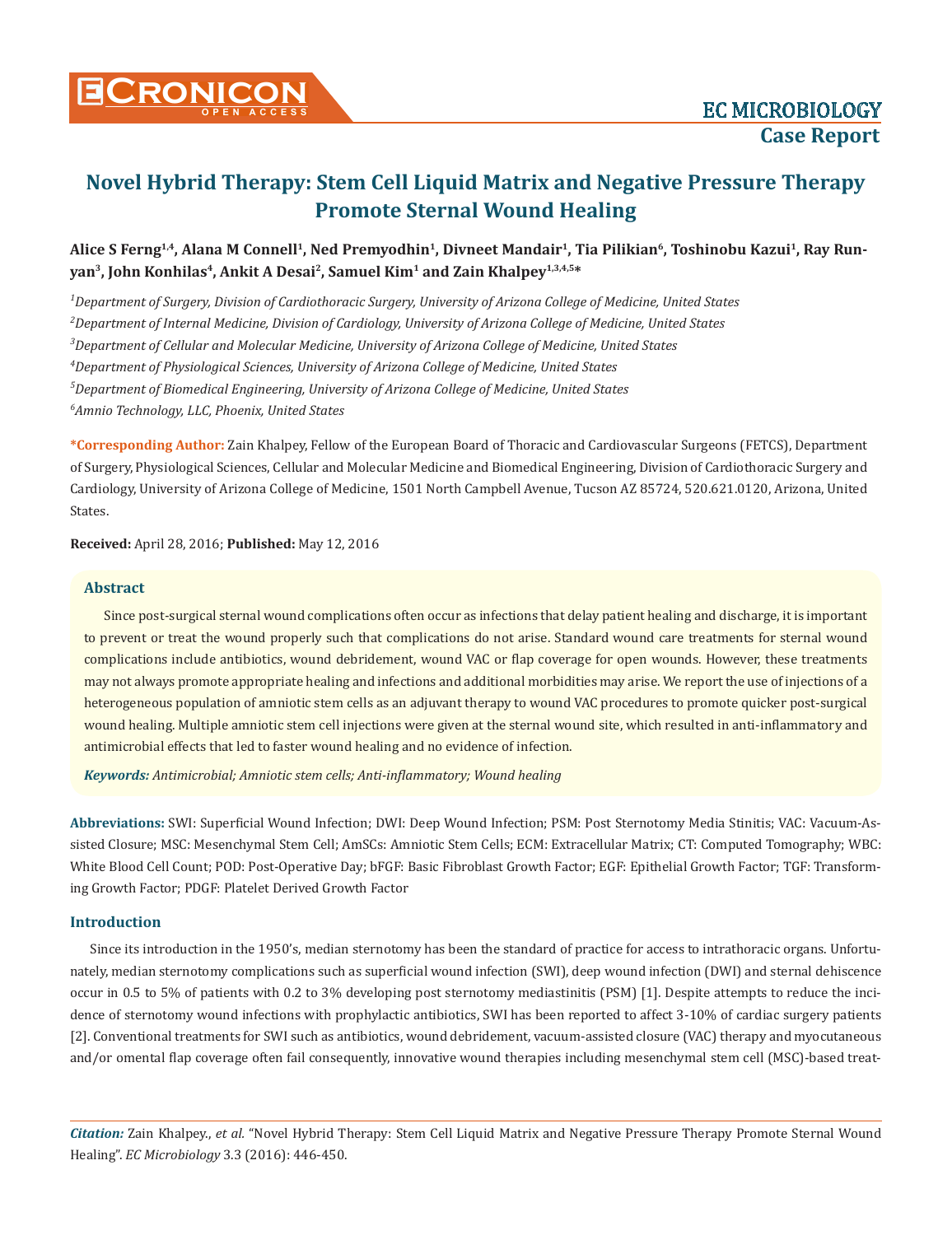ments have been investigated over the past decade. MSC treatment of acute and chronic wounds have demonstrated accelerated wound closure, angiogenesis and increased epithelialization and granulation tissue formation [3]. Recent focus has been set on amniotic fluid isolated from placental tissue and comprised of multipotent amniotic stem cells (AmSCs), amniotic extracellular matrix (ECM) and multiple growth factors which have shown to promote wound healing and to have antimicrobial effects in animal models [4]. When compared to bone marrow derived mesenchymal stem cells, both populations displayed equivalent immunomodulation properties, but multipotent AmSCs yielded greater stem cell proliferative capacities [4,5]. We report that the anti-inflammatory and antimicrobial properties of amniotic fluid promoted faster wound healing when injected subcutaneously into a dehisced median sternotomy wound.

#### **Case Report**

A 79-year-old Caucasian female presents with a past medical history of atrial fibrillation with multiple unsuccessful ablations, sick sinus syndrome, status post pacemaker placement, degenerative mitral valve regurgitation with dyspnea, chronic diastolic heart failure with an EF of 49%, hypertension and spinal reconstruction surgery that resulted in a broken rod. Per patient history, her orthopedic surgeon recommended she have mitral valve repair before attempting to fix the broken rod. The patient underwent elective mitral valve repair with a 26 mm Physio-II annuloplasty ring, primary closure of patent foramen ovale, left atrial appendage ligation and MAZE procedure. Intra operatively, tricuspid valve vegetation (*Enterococcus faecalis*) was appreciated and treated with a six-week course of antibiotics and pacemaker explanation. The patient was discharged home where she underwent cardiac arrest requiring manual chest compressions and an amiodarone bolus while en route to the hospital. She subsequently developed a 1.5 cm and 2 cm separation of her sternotomy incision with thin and fragile skin connecting the two areas of wound dehiscence. A chest computed tomography (CT) showed sternal bony dehiscence. The superior portion of the sternal split was widened with irregular cortical margins and a small collection of gas anterior to the sternal split. Her white blood cell count (WBC) remained within normal limits and blood cultures were negative. The patient was taken to the operating room where the sternal wounds were debrided and washed with vancomycin and bacitracin. Upon inspection, there was no evidence of sternal wires from the surface of the skin and the wound appeared clean and dry without exudate. The sternum was firm and stable to palpation. We injected amniotic fluid containing 2.4 million AmSCs radially along the dermo-epidermal layer and applied a wound VAC. Sternal wound cultures were negative for both aerobic and anaerobic organisms. On post-operative day (POD) 1 following debridement, the patient underwent pacemaker re-implantation. On POD 6 the wound VAC was removed and the wound appeared clean and dry without evidence of infection (Figure 1). After washing with normal saline, we injected another 2.4 million AmSCs into the dermis and closed the wound with sutures and staples. At her one-month follow-up, the patient's stapled incision appeared clean and dry without drainage or erythema around its borders.

## **Discussion**

We present this case of a patient who received adjuvant AmSCs injections for sternal wound and bony dehiscence following external cardiac compressions to demonstrate the potential of amniotic fluid stem cells as a supplemental hybrid therapy for wound management. Although cultures of this patient's wounds did not show evidence of active infection, bacterial contamination of surgical wounds by the patient's skin flora or by bacteria in the local surgical environment is not uncommon. Current literature suggests that 0.5-8.4% of median sternotomy incisions become complicated with infections [6] leading to sternal dehiscence, which is often accompanied by PSM. Moreover, the current case provides some support for use of AmSCs injections to decrease wound healing time. Previous studies have detailed negative pressure therapy for wound infection averaging 27 and 49 days in cases with or without sternal dehiscence, respectively [7]. While active infection was not present in this case, the wound VAC was able to be removed on POD 6.

The advantages of using a wound VAC as a negative pressure dressing for wound management include reduced bacterial load, increased local blood flow to ischemic areas and accelerated granulation tissue formation. A wound VAC can be used as a bridge between wound debridement and sternal reconstruction or as a stand-alone treatment for sternal wound dehiscence. While VAC therapy offers multiple benefits, possible complications include increased risk of bleeding, potential damage to underlying tissue and although very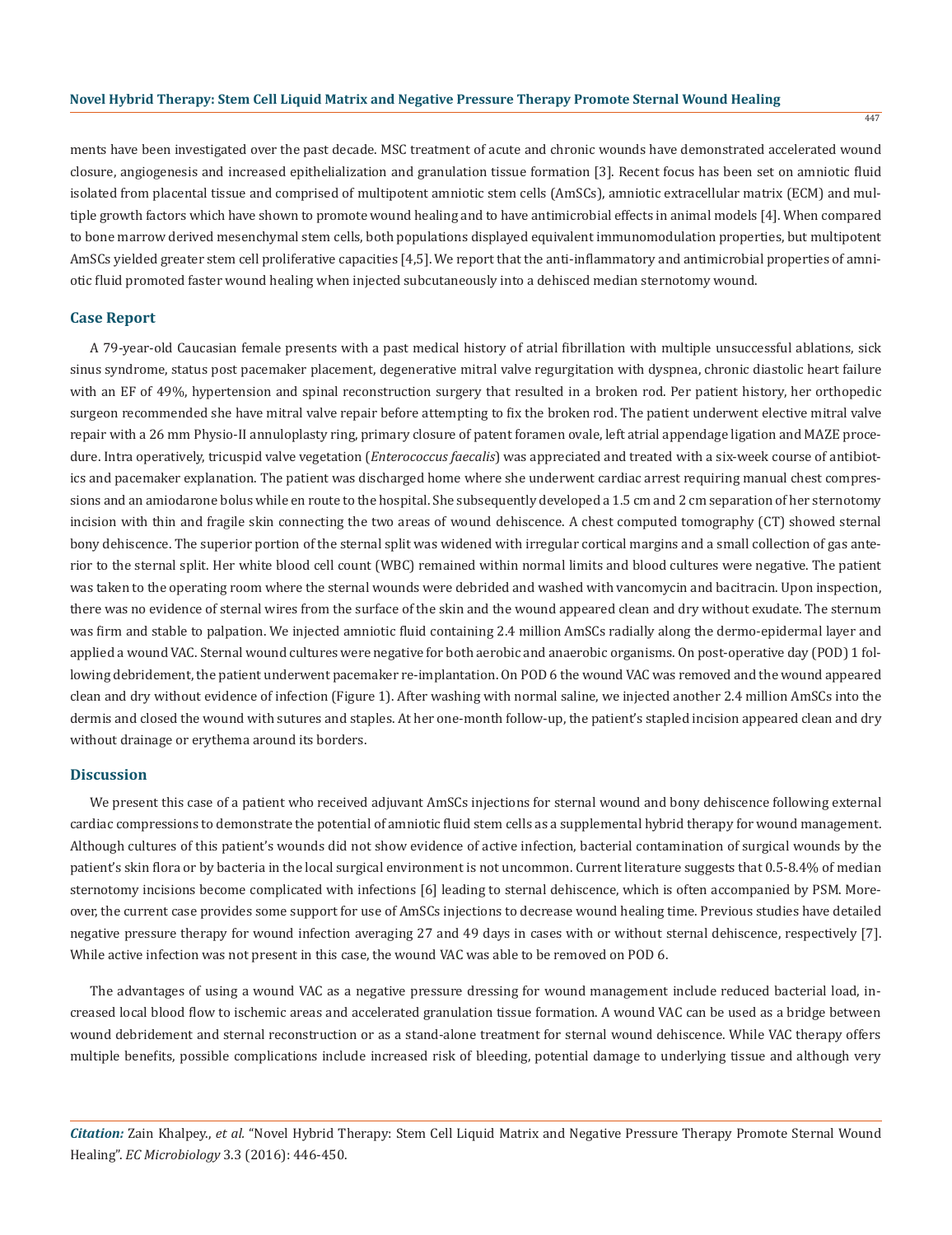rare, right ventricular rupture has been reported [8]. Complications from amniotic fluid injections, however, stem from the procedure rather than the fluid: infection at injection site, irritation and possible bruising. We observed that a wound VAC and AmSCs injections are complementary when used as a hybrid therapy without eliciting the negative effects of either treatment. The potential for underlying tissue damage with the use of a wound VAC did not complicate the use of AmSCs injections based on the absence of excessive bruising or erythema on POD1 and POD6.

For our patient, we injected a liquid form of micronized amniotic matrix with amniotic fluid stem cells and amniotic fluid. Determined by an ELISA assay, growth factors were present in the following concentrations in our liquid therapy: basic fibroblast growth factor (bFGF: 40 pg/mL), bone morphogenic protein-2 (4 pg/mL), epithelial growth factor (EGF: 125 pg/mL), transforming growth factor (TGF)-beta 1 (125 pg/mL), platelet-derived growth factor PDGF-AA (10 pg/mL) and PDGF-BB (20 pg/mL) [unpublished data]. Amniotic fluid-derived stem cells share some characteristics with MSCs, but may be even more potent as they are sourced early from the gestational period. AmSCs are an attractive cell source for regenerative medicine due to their high proliferation capacity, multipotency, immunomodulatory activity and lack of significant immunogenicity. AmSCs have the ability to secrete growth factors, immunomodulatory factors (e.g., PTX3-HA), anti-inflammatory molecules (e.g., S100-A8) and can also migrate to sites of tissue injury [9-12]. Anti-inflammatory effects of AmSCs include both direct cell mediated interactions, through inhibiting phyto hemagglutinin-induced lymphocytic activation [12] and indirect release of immunosuppressive factors. In terms of indirect inflammatory control, AmSCs have been linked to the induction of T-regulatory differentiation [13], suppression of peripheral blood mononuclear cell proliferation via Il-10 [14] and release of Il-6 [12]. Secretory profiles of amniotic fluid-derived stem cells have also been reported to contain cytokines relevant for wound healing, such as EGF, FGF, TGF-beta 1 and more [5]. Specifically, the growth factors reported in our therapy are involved in cell regulation, division, migration and proliferation, as well as vascularization. All of these components of amniotic fluid collectively augment wound healing and offer anti-inflammatory and antimicrobial properties [11,12].



*Figure 1: Wound Appearance on Post-operative Day (POD) #6. Approximately 2.4 million amniotic stem cells were injected following sternotomy as an adjuvant to wound VAC. The wound appeared clean and dry without evidence of infection on POD 6 and wound sizes are approximately 1.5 cm and 2 cm found in the middle of the sternotomy incision. Upper and lower sternal wounds connect with fragile and thin overlying skin. A second 2.4 million stem cell injection was performed at this time and the final wound appeared clean and dry without signs of infection.*

## **Conclusion**

Sternal wound infections following cardiac surgery are an important cause of patient morbidity and mortality. Negative pressure wound therapy with adjunctive administration of a heterogenous mixture of human AmSCs with amniotic fluid containing anti-inflamma-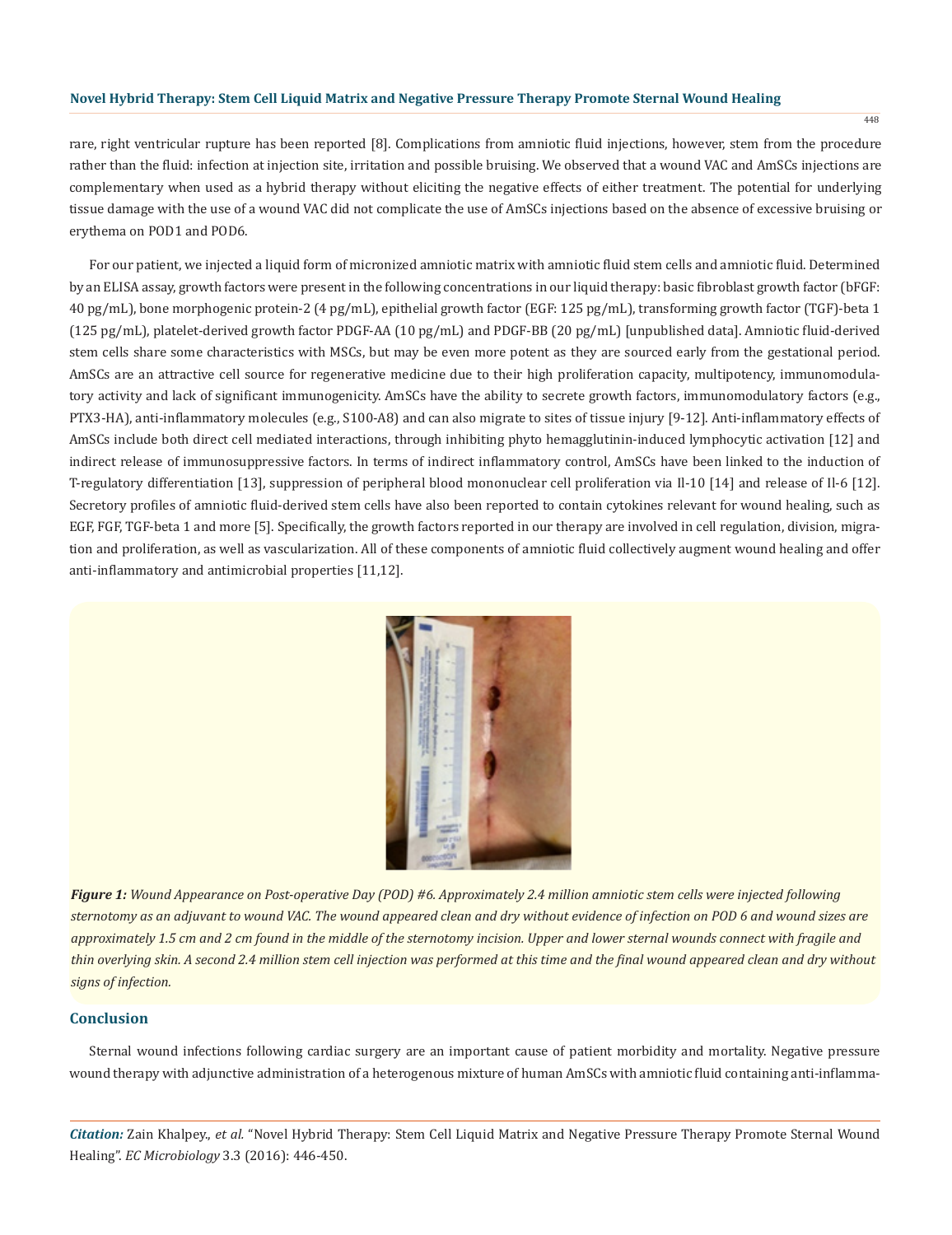tory, immunomodulatory and antimicrobial properties, promotes wound healing, reduces hospital costs and stays and minimizes further complications (SWI, DWI, PSM) in patients with sternal wound dehiscence.

449

#### **Consent**

Written informed consent was obtained from the patient for publication of this case report and any accompanying images. A copy of the written consent is available for review by the Editor-in-Chief.

#### **Acknowledgement**

The authors would like to thank the patient and family, University of Arizona College of Medicine, Department of Surgery-Division of Cardiothoracic Surgery.

## **Conflict of Interests**

The author, Zain Khalpey, of this publication has received research support from Amnio Technology, LLC. The terms of this arrangement have been reviewed and appropriately managed by the University of Arizona in accordance with its conflict of interest policies. Furthermore, author, Tia Pilikian, is a paid employee of Amnio Technology, LLC.

## **Bibliography**

- 1. Olbrecht VA., *et al*. "Clinical Outcomes of Noninfectious Sternal Dehiscence after Median Sternotomy". *Annals of Thoracic Surgery* 82.3 (2006): 902-907.
- 2. Chikwe J., *et al*. "Cardiothoracic Surgery"*.* Oxford: *Oxford University Press* (2006).
- 3. Maxson S., *et al*. "Concise Review: Role of Mesenchymal Stem Cells in Wound Repair". *Stem Cells Translational Medicine* 1.2 (2012): 142-149.
- 4. Yang JD., *et al*. "Effect of Amniotic Fluid Stem Cells and Amniotic Fluid Cells on the Wound Healing Process in a White Rat Model". *Archives of Plastic Surgery* 40.5 (2013): 496-504.
- 5. Yoon BS., *et al*. "Secretory Profiles and Wound Healing Effects of Human Amniotic Fluid-Derived Mesenchymal Stem Cell". *Stem Cells and Development* 19.6 (2010): 887-902.
- 6. Song DH., *et al*. "Vacuum Assisted Closure for the Treatment of Sternal Wounds: The Bridge between Debridement and Definitive Closure". *Plastic and Reconstructive Surgery* 111.1 (2003): 92-97.
- 7. Tang AT., *et al*. "Novel Application of Vacuum Assisted Closure Technique to the Treatment of Sternotomy Wound Infection". *European Journal of Cardio-Thoracic Surgery* 17.4 (2000): 482-484.
- 8. Dickie SR., *et al*. "Definitive Closure of the Infected Median Sternotomy Wound: A Treatment Algorithm Utilizing Vacuum-Assisted Closure Followed by Rigid Plate Fixation". *Annals of Plastic Surgery Journal* 56.6 (2006): 680-685.
- 9. Cruciani L., *et al*. "Pentraxin 3 in Amniotic Fluid: A Novel Association with Intra-amniotic Infection and Inflammation". *Journal of Perinatal Medicine* 38.2 (2010): 161-171.
- 10. Hsu K., *et al*. "Anti-Infective Protective Properties of S100 Calgranulins". *Anti-Inflammatory and Anti-Allergy Agents in Medicinal Chemistry* 8.4 (2009): 290-305.
- 11. De Coppi P., *et al*. "Isolation of Amniotic stem Cell Lines with Potential for Therapy". *Nature Biotechnology* 25.1 (2007): 100-116.
- 12. Moorefield EC., *et al*. "Cloned, CD117 Selected Human Amniotic Fluid Stem Cells are Capable of Modulating the Immune Response". *PLOS One* 6.10 (2011): e26535.